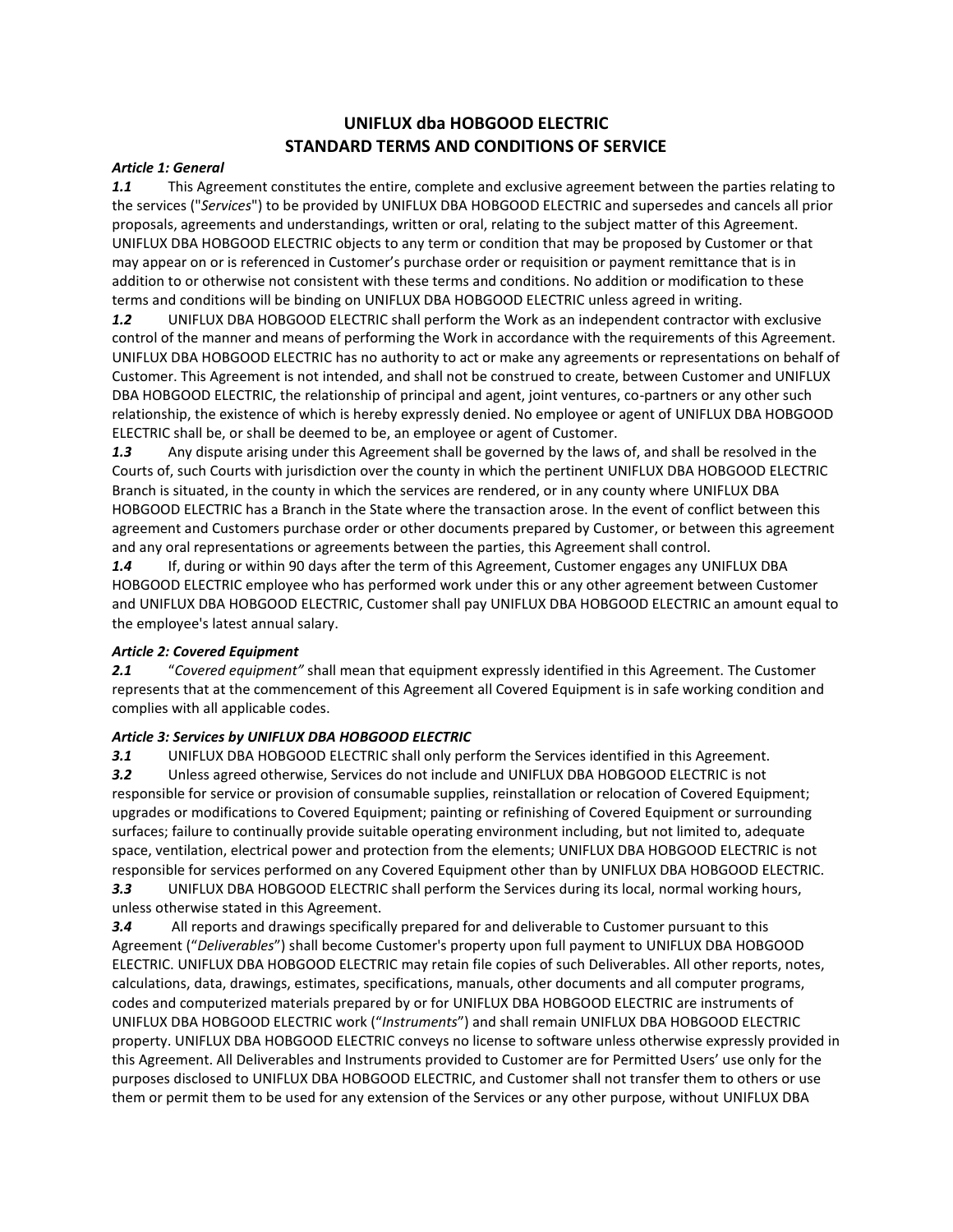HOBGOOD ELECTRIC express written consent. Any reuse of Deliverables or Instruments for other projects or locations without the written consent of UNIFLUX DBA HOBGOOD ELECTRIC, or use by any party other than Permitted Users, will be at Permitted Users' sole risk and without liability to UNIFLUX DBA HOBGOOD ELECTRIC; and, in addition to any other rights UNIFLUX DBA HOBGOOD ELECTRIC may have, Customer shall indemnify, defend and hold UNIFLUX DBA HOBGOOD ELECTRIC harmless from any claims, losses or damages arising therefrom.

## *Article 4: Responsibilities of Customer*

*4.1* Customer, without cost to UNIFLUX DBA HOBGOOD ELECTRIC, shall:

(a) Designate a contact person with authority to make decisions for Customer regarding the Services and provide UNIFLUX DBA HOBGOOD ELECTRIC with information sufficient to contact such person in an emergency. If such representative cannot be reached, any request for Services received from a person located at Customer's site will be deemed authorized by Customer, and UNIFLUX DBA HOBGOOD ELECTRIC will, in its reasonable discretion, act accordingly;

(b) Provide or arrange without cost all reasonable provisions, means and access for UNIFLUX DBA HOBGOOD ELECTRIC to any site and the equipment where Services are to be performed;

(c) Furnish UNIFLUX DBA HOBGOOD ELECTRIC with all available information pertinent to the Services; (d) Maintain the Services site in a safe condition; notify UNIFLUX DBA HOBGOOD ELECTRIC promptly of any site conditions requiring special care; and provide UNIFLUX DBA HOBGOOD ELECTRIC with any available documents describing the quantity, nature, location and extent of such conditions;

(k) Maintain all Covered Equipment in good working order in compliance with all applicable laws and service, repair and replace all Covered Equipment as necessary;

*4.2* Customer acknowledges that the technical and pricing information herein is proprietary to UNIFLUX DBA HOBGOOD ELECTRIC and agrees not to disclose or otherwise make it available to others.

*4.3* Customer acknowledges that it is now and shall be at all times in control of the Services site. UNIFLUX DBA HOBGOOD ELECTRIC shall not have any responsibility, duty or authority to direct, supervise or oversee any employees or contractors of Customer or their work or to provide the means, methods or sequence of their work or to stop their work. UNIFLUX DBA HOBGOOD ELECTRIC work and/or presence at a site shall not relieve others of their responsibility to Customer or to others. Except as expressly provided herein, UNIFLUX DBA HOBGOOD ELECTRIC is not responsible for the adequacy of the health, safety or security programs or precautions related to Customer's or it other contractors' activities or operations; the work of any other person or entity; or Customer's site conditions. UNIFLUX DBA HOBGOOD ELECTRIC is not responsible for inspecting, observing, reporting or correcting health or safety conditions or deficiencies of Customer or others at Customer's site. So as not to discourage UNIFLUX DBA HOBGOOD ELECTRIC from voluntarily addressing such issues, in the event UNIFLUX DBA HOBGOOD ELECTRIC does make observations, reports, suggestions or otherwise regarding such issues, UNIFLUX DBA HOBGOOD ELECTRIC shall not be liable or responsible for same.

### *Article 5: Compensation*

*5.1* Payments to be made under this Agreement will provide for, and be in consideration of, only Services specifically included under the Proposed Solution. All other Services, including but not limited to the following, shall be separately billed or surcharged on a time and materials basis: (a) emergency Services performed at Customer's request (b) Services performed other than during UNIFLUX DBA HOBGOOD ELECTRIC normal working hours; and (c) Service performed on equipment not covered by this Agreement.

*5.3* UNIFLUX DBA HOBGOOD ELECTRIC shall invoice Customer as provided in this Agreement, or if not expressly provided, then on an annual basis prior to the Start Date and annually thereafter on the anniversary of such Start Date. Invoices are due and payable net cash upon receipt unless Customer has applied and been approved for credit with UNIFLUX DBA HOBGOOD ELECTRIC, in which case the invoice is payable within 30 calendar days of receipt by Customer or as otherwise set forth in this Agreement. If any payment is not received when due, UNIFLUX DBA HOBGOOD ELECTRIC may deem Customer to be in breach hereof and may enforce any remedies available to it hereunder or at law, including without limitation, acceleration of payments and suspension or termination of Services at any time and without notice, and shall be entitled to compensation for Services previously performed and costs reasonably incurred in connection with the suspension or termination. In the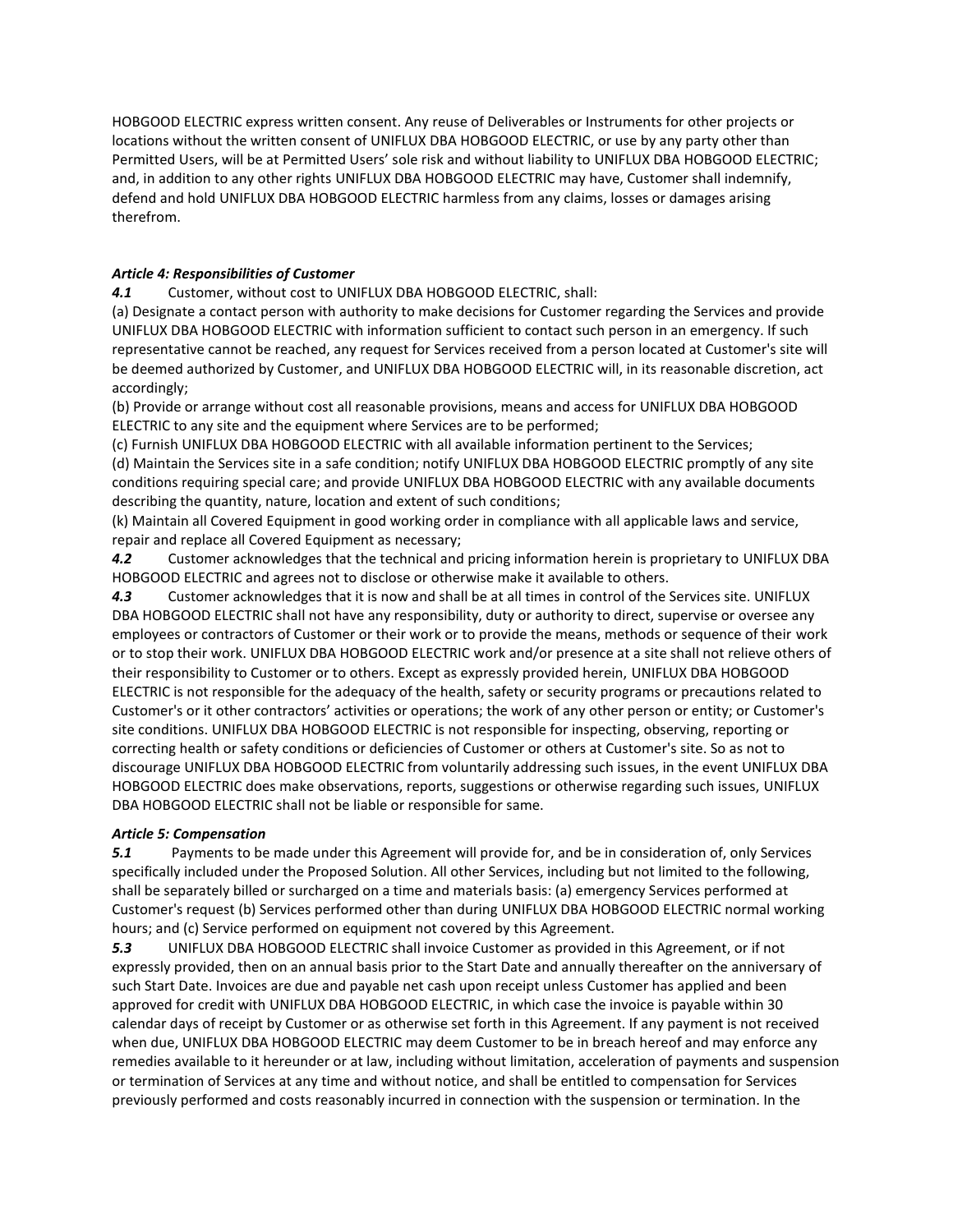event that any payment due hereunder is not paid when due, Customer agrees to pay, upon demand, as a late charge, one and one-half percent (1.5%) of the amount of the payment per month, limited by the maximum rate permitted by law of each overdue amount under this Agreement. Customer shall reimburse UNIFLUX DBA HOBGOOD ELECTRIC costs and expenses (including reasonable attorneys' and witnesses' fees) incurred for collection under this Agreement. If Customer disputes any portion or all of an invoice, it shall notify UNIFLUX DBA HOBGOOD ELECTRIC in writing of the amount in dispute and the reason for its disagreement within 21 days of receipt of the invoice. The undisputed portion shall be paid when due, and interest on any unpaid portion shall accrue as aforesaid, from the date due until paid, to the extent that such amounts are finally determined to be payable to UNIFLUX DBA HOBGOOD ELECTRIC

*5.4* Except to the extent expressly agreed in this Agreement, UNIFLUX DBA HOBGOOD ELECTRIC fees do not include any taxes, excises, fees, duties, permits or other government charges related to the Services. Customer shall pay such amounts or reimburse UNIFLUX DBA HOBGOOD ELECTRIC for any amounts it pays. If Customer claims a tax exemption or direct payment permit, it shall provide UNIFLUX DBA HOBGOOD ELECTRIC with a valid exemption certificate or permit and indemnify, defend and hold UNIFLUX DBA HOBGOOD ELECTRIC harmless from any taxes, costs and penalties arising out of same.

### *Article 6: Changes; Delays; Excused Performance*

*6.1* As the Services are performed, conditions may change or circumstances outside UNIFLUX DBA HOBGOOD ELECTRIC reasonable control (such as changes of law) may develop which require UNIFLUX DBA HOBGOOD ELECTRIC to expend additional costs, effort or time to complete the Services, in which case UNIFLUX DBA HOBGOOD ELECTRIC shall notify Customer and an equitable adjustment made to the compensation and time for performance. In the event conditions or circumstances require Services to be suspended or terminated, UNIFLUX DBA HOBGOOD ELECTRIC shall be compensated for Services performed and for costs reasonable incurred in connection with the suspension or termination.

*6.2* UNIFLUX DBA HOBGOOD ELECTRIC shall not be responsible for loss, delay, injury, damage or failure of performance that may be caused by circumstances beyond its control, including but not limited to acts or omissions by Customer or its employees, agents or contractors, Acts of God, war, civil commotion, acts or omissions of government authorities, fire, theft, corrosion, flood, water damage, lightning, freeze-ups, strikes, lockouts, differences with workmen, riots, explosions, quarantine restrictions, delays in transportation, or shortage of vehicles, fuel, labor or materials. In the event of any such circumstances, UNIFLUX DBA HOBGOOD ELECTRIC shall be excused from performance of the Services and the time for performance shall be extended by a period equal to the time lost plus a reasonable recovery period and the compensation equitably adjusted to compensate for additional costs UNIFLUX DBA HOBGOOD ELECTRIC incurs due to such circumstances.

### *Article 7: Warranties; Disclaimers; Limitation of Liability*

*7.1* TO THE FULLEST EXTENT PERMITTED BY APPLICABLE LAW, UNIFLUX DBA HOBGOOD ELECTRIC WILL NOT BE LIABLE FOR ANY BUSINESS INTERRUPTION OR LOSS OF PROFIT, REVENUE, MATERIALS, ANTICIPATED SAVINGS, DATA, CONTRACT, GOODWILL OR THE LIKE (WHETHER DIRECT OR INDIRECT IN NATURE) OR FOR ANY OTHER FORM OF INCIDENTAL, INDIRECT OR CONSEQUENTIAL DAMAGES. UNIFLUX DBA HOBGOOD ELECTRIC'S MAXIMUM CUMULATIVE LIABILITY RELATIVE TO ALL OTHER CLAIMS AND LIABILITIES FOR WHICH IT IS FOUND RESPONSIBLE, WHETHER OR NOT INSURED, INCLUDING OBLIGATIONS UNDER ANY INDEMNITY, WILL NOT EXCEED UNIFLUX DBA HOBGOOD ELECTRIC'S SELLING PRICE TO CUSTOMER FOR THE PRODUCT(S) GIVING RISE TO THE CLAIM OR LIABILITY. UNIFLUX DBA HOBGOOD ELECTRIC DISCLAIMS ALL LIABILITY FOR GRATUITOUS INFORMATION OR ASSISTANCE PROVIDED BY, BUT NOT CONTRACTUALLY REQUIRED OF UNIFLUX DBA HOBGOOD ELECTRIC. ANY ACTION AGAINST UNIFLUX DBA HOBGOOD ELECTRIC MUST BE BROUGHT WITHIN EIGHTEEN (18) MONTHS AFTER THE CAUSE OF ACTION ACCRUES. THESE DISCLAIMERS AND LIMITATIONS OF LIABILITY WILL APPLY REGARDLESS OF ANY OTHER CONTRARY PROVISION BETWEEN UNIFLUX DBA HOBGOOD ELECTRIC AND CUSTOMER AND REGARDLESS OF THE FORM OF ACTION, WHETHER IN CONTRACT, TORT (INCLUDING NEGLIGENCE AND STRICT LIABILITY) OR OTHERWISE, AND FURTHER WILL EXTEND TO THE BENEFIT OF UNIFLUX DBA HOBGOOD ELECTRIC EMPLOYEES, REPRESENTATIVES AND SUPPLIERS AS THIRD-PARTY BENEFICIARIES. EACH PROVISION THAT PROVIDES FOR A LIMITATION OF LIABILITY, DISCLAIMER OF WARRANTY OR CONDITION, OR EXCLUSION OF DAMAGES IS SEVERABLE AND INDEPENDENT OF ANY OTHER PROVISION AND IS TO BE ENFORCED AS SUCH.